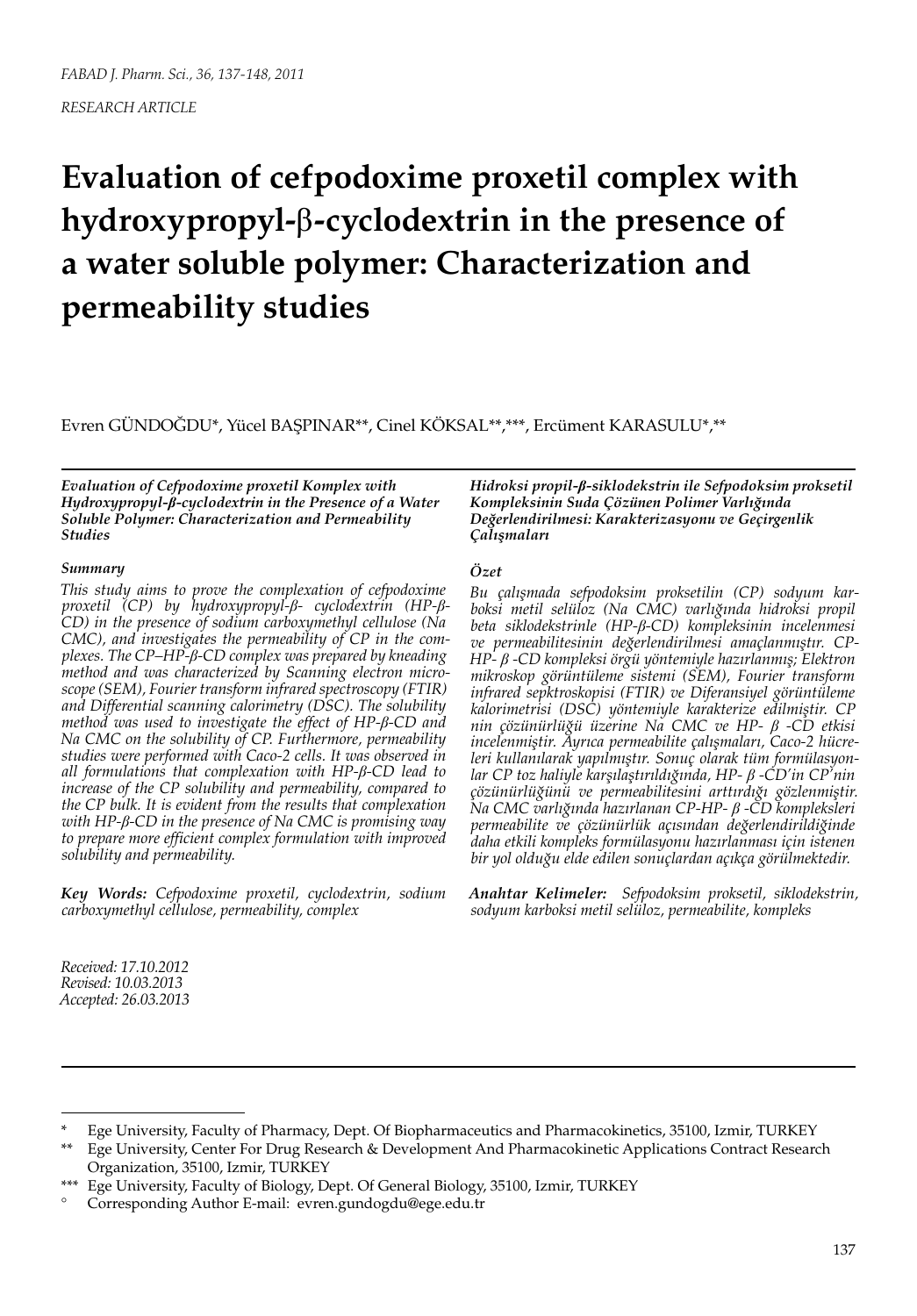## **INTRODUCTION**

Cefpodoxime proxetil (CP) is a third generation oral cephalosporin, which is of class β-lactam antibiotics, a broad spectrum activity against many gram positive and gram negative bacteria. CP is used for the treatment of a great variety of infections like skin, respiratory, urinary tract, and systemic infections (1, 2, 3, 4, 5). Several studies have been reported about the oral absorption and bioavailability of CP. The absolute bioavailability of CP after the application as a single dose of 130 mg (equivalent to 100 mg of cefpodoxime) in humans is only about 50% (3, 4). This low bioavailability is mainly attributed to the degradation of its ester side chain by cholinesterases, which are present in the intestinal lumen (5). The poor CP water solubility of about 400 µg/mL is responsible for its low bioavailability, which can cause an insufficient intestinal absorption (6, 7).

The poor water solubility of drugs like CP has been improved by several techniques like a physical modification of drug molecule, the use of excipients as the development of novel dosage forms (8). The Biopharmaceutic Classification System (BCS) is a scientific framework for classifying drug substances based on their aqueous solubility and their intestinal permeability. The solubility and permeability properties are the most important parameters affecting the bioavailability. CP is a BCS Class IV drug, with a poor aqueous solubility and a low permeability (9).

Cyclodextrins (CDs) have the ability to interact with poor water soluble drugs and improve their solubility (10, 11). It is also reported in the literature that CD complexation enhances oral bioavailability of poor soluble drugs (11, 12, 13). Among the CDs, hydroxypropyl-β-cyclodextrin (HP-β-CD) can be used for an oral or intravenous administration (14, 15). In addition, to increase the solubility and the bioavailability of drugs, HP-β-CD was much less toxic than the natural  $β$ -CD (16). Many reports showed the ability of water soluble polymers to enhance both the solubility of a complex and the CD complexation efficiency (17, 18, 19). Therefore, complexation with HP-β-CD in the presence of water soluble polymer is a possible way to prepare better soluble and permeable oral product for the application of CP.

Carboxymethyl cellulose (CMC), an important ionic derivative of cellulose, is usually used as its sodium salt (Na CMC). Na CMC is widely applied in several industrial sectors including the food, paper, paint, pharmaceutical, cosmetics and mineral processing. Recently, due to the good biocompatibility, Na CMC has been drawing attention as a representative watersoluble polysaccharide in many research fields, such as drug delivery and tissue engineering (20, 21, 22, 23).

The aim of this study was to improve the water solubility and the permeability of CP, which consequently leads to an enhanced oral bioavailability of CP. To achieve this goal, the complexes were prepared by kneading method and were characterized by using HP- β-CD with DSC and FTIR spectroscopy (17, 18). Furthermore, the effect of water soluble polymer such as Na CMC, on the complexation -efficiency of CP with HP-β-CD and the permeability of CP after complexation were investigated. All complexes were comparatively evaluated in terms of increasing the solubility and the in vitro permeation through human colon adenocarcinoma cell line (Caco-2 cell).

## **MATERIALS AND METHODS**

#### **Materials**

CP was a kind gift from Nobel Drug Company (Istanbul, Turkey). Hydroxypropyl-β-cyclodextrin (HP-β-CD), Cavasol W7HP, was supplied from Wacker Chemie, Netherland. Na CMC was purchased from Sigma Aldrich. High performance liquid chromatography (HPLC) grade acetonitril and ammonium acetate were purchased from Merck. Cell culture reagents and supplies were obtained from GIBCO Invitrogen Co. (United Kingdom). Caco-2 cell line, used for the permeability studies, was obtained from American Type Culture Collection (ATCC).

## **Methods**

## **Phase solubility studies**

Phase solubility studies were performed in the absence and presence of Na-CMC. Aqueous solutions were prepared containing HP-β-CD (0, 5, 10, 20, 30% w/v). An excess CP was added to solutions and stirred at room temperature until equilibrium was reached (7 days). After this equilibrium, the suspensions were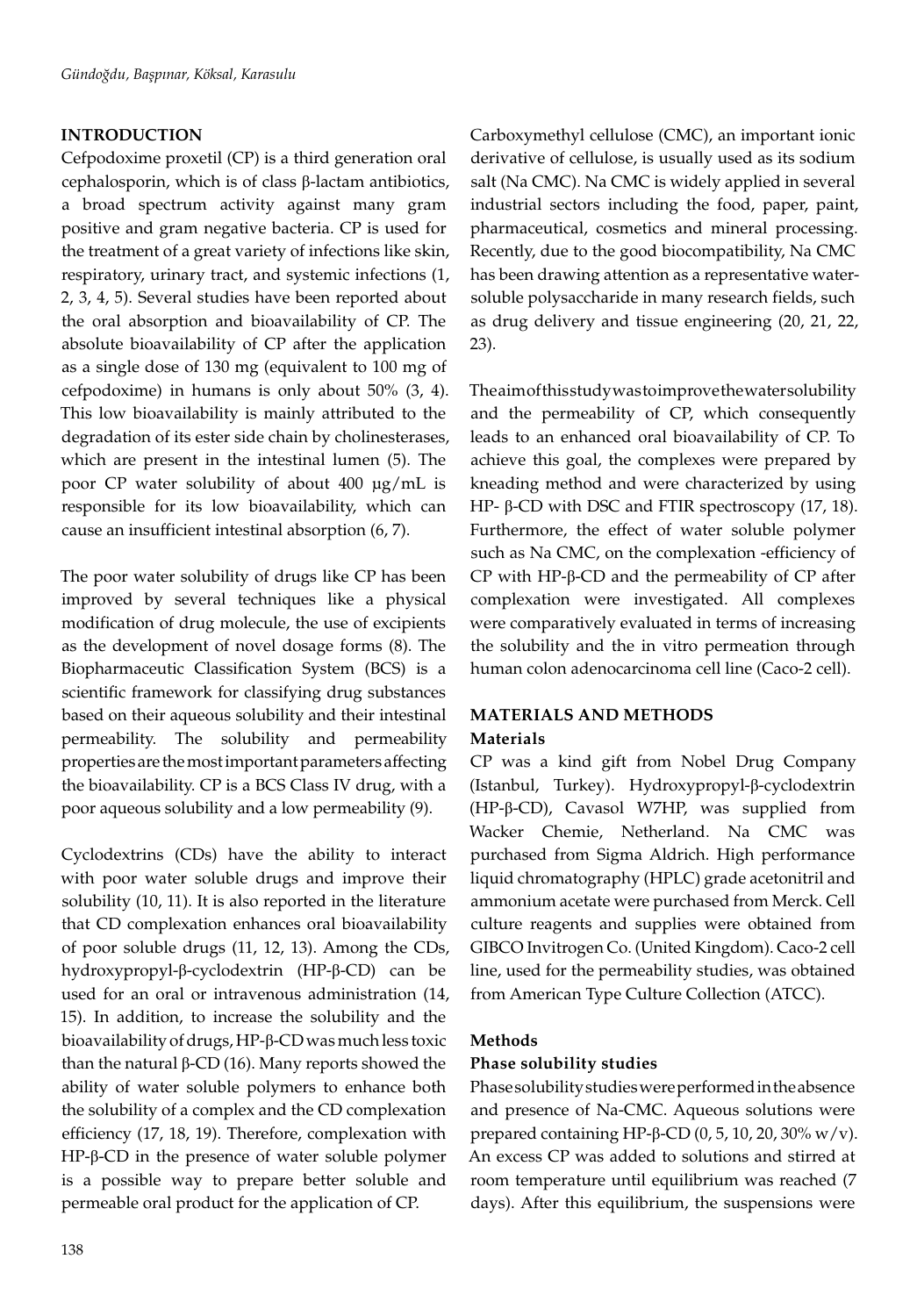filtered through a 0.45 µm polycarbonate membrane filter and the solutions were analyzed by HPLC (Agilent 1100, Germany). Phase solubility diagrams were prepared by plotting the HP-β-CD concentration versus the solubilized drug concentration. The apparent stability constants (Ks) of the inclusion complex were determined from the phase solubility diagrams according to Higuchi and Connors (1965)  $(24)$ . As the slope of these diagrams was <1, it was assumed that a 1:1 stoichiometric complex was formed. Ks were determined from Eq. 1.

$$
Ks = \frac{slope}{(1 - slope) \times Sw}
$$
 Equation 1

Sw is the intrinsic solubility (the solubility of CP in the different ratio of HP-β-CD solution (0, 5, 10, 20,  $30\% \text{ w/v}.$ 

For the phase solubility studies in the presence of Na-CMC, 0, 5, 10, 20, 30% (w/v) solutions of HP- β-CD and 0, 0.1, 0.25, 0.5% (w/v) of Na-CMC in distilled water was added to separate vials. After that, the same procedure was applied.

### **Preparation of CP- HP-β-CD complex in the absence and presence of Na CMC**

According to the literature, the inclusion complexes are prepared by two alternative techniques; kneading and colyophilization methods (13). Advantages of the kneading method are simplicity and low cost. In this study, we used the kneading method for preparation of the complexes. Briefly, CP and HPβ-CD (in a 1:1 molar ratio) were mixed by adding ethanol and distilled water as a mixture (1:1 of  $v/v$ ratio) until obtaining homogeneous paste and dried at 40°C in an oven for 4 h. For the preparation of CP-HP β-CD complex in the presence of Na-CMC, CP and HP-β-CD (in a 1:1 molar ratio) were mixed by adding ethanol and Na-CMC solution (0.1% w/v) as a mixture (1:1 of  $v/v$  ratio) until obtaining a homogeneous paste, dried in an oven at 40°C for 4 h.

## **CHARACTERIZATION OF COMPLEXES Fourier transform infrared (FT-IR) spectroscopy** Fourier transform infrared (FT-IR) spectra of CP (3-4

mg), HP-β-CD (3-4 mg), Na CMC (3-4 mg) and CP-HP-β-CD complexes in the absence and presence of Na CMC with potassium borumure (3-4 mg) were taken with a Perkin –Elmer spectrum 100 between 600 and 4000 cm-1.

#### **Differential scanning calorimetry (DSC)**

Differential scanning calorimetry analyses were performed with CP, HP-β-CD, Na CMC and CP-HP-β-CD complexes in the absence and presence of Na CMC with a Perkin Emler DSC 8000. Samples weighing approximately 3-4 mg were heated in hermetically sealed aluminum pans at a rate of 10°C/ min, between 25 and 250°C.

#### **Scanning electron microscopy (SEM)**

Scanning electron images were taken using a Philips XL-30 SEM. The surface characteristics of CP (3-4 mg), HP-β-CD (3-4 mg), Na CMC (3-4 mg) and CP-HP-β-CD complexes in the absence and presence of Na CMC (3-4 mg) were investigated. The instrument settings were as follows: 4-kV acceleration potential, 7–8 mm working distance, and condenser lens setting of 25. The samples were coated with about 10 nm of gold/palladium alloy using a Hummer 6.2 sputter coater. SEM images of samples were obtained at different magnifications.

## **High performance liquid chromatography (HPLC) analysis of cefpodoxime proxetil**

The HPLC method was developed and validated for detecting quantities of CP from the phase solubility and permeability studies. An HPLC system (Agilent 1100, Germany) equipped with a UV-Vis spectrophotometric detector was used for this purpose.  $C_{18}$  column (250 mm  $\times$  4mm, 5 µm, LiChroCART, Germany) was used in this study. The HPLC method employed acetonitril and ammonium acetate buffer (0.025 molar) at pH 4.5 as mobile phase with a ratio of 35:65, pumped at a flow rate of 1 mL/ min, and the analysis were carried out at 30°C with detection at 235 nm. The injection volume was 50 µL. All samples were filtrated through a membrane filter (0.2 µm Nylon, Millipore Millex-GN), before injection. Retention time was 4.2 minutes and the analysis time was 10 minutes. The peak area correlated linearly with CP concentration in the range of  $5-200 \mu g/mL$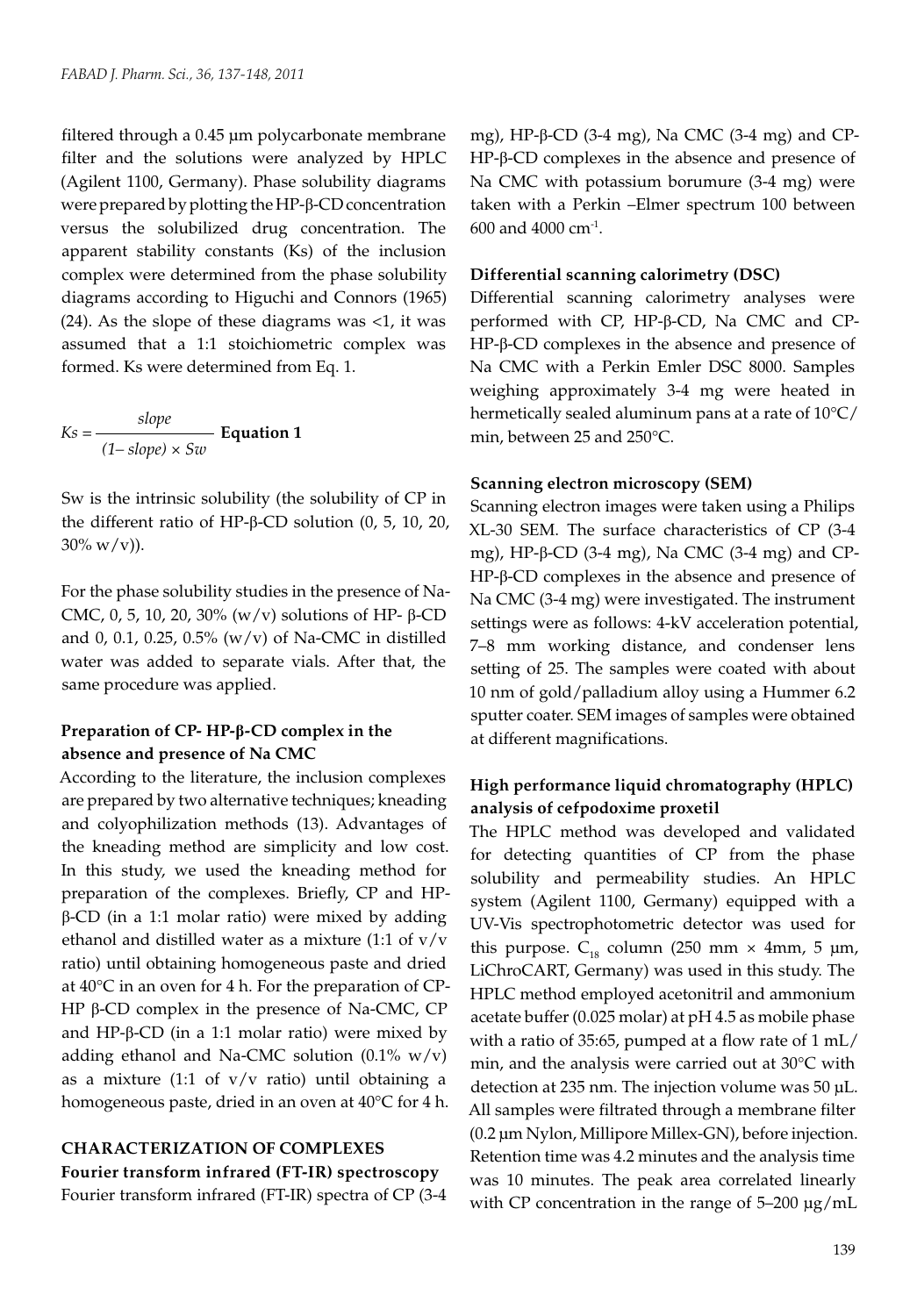with the lowest detection limit at  $0.5 \mu g/mL$ , and the average correlation coefficient was 0.995. LOD and LOQ were found as 0.166 and 0.5 µg/mL, respectively.

#### **Caco-2 cell cultures**

The Caco-2 cells were cultured in Dulbecco Modified Eagle Medium (DMEM) from passage number 32 to passage number 67. Cell monolayers were prepared by seeding  $4\times10^{-5}$  cells/one well on six wells with transwell insert filter. Cell culture was maintained at 37°C under 90% humidity and 5%  $CO_{2}$ . Monolayers were used 19–22 days after seeding. The integrity of each cell monolayer was checked by measuring its transepithelial electrical resistance (TEER) with an epithelial voltameter (EVOM, World Precision Instrument, Sarasota, FL, USA), before and after the experiments. The TEER value was measured from the following Equation 2:

## *TEER* =  $(R_{\text{monolayer}} - R_{\text{blank}}) \times A$  **Equation 2**

 $R_{\text{monolayer}}$  is the resistance of the cell monolayer along with the filter membrane,  $R_{\text{blank}}$  is the resistance of the filter membrane and A is the surface area of the membrane  $(4.7 \text{ cm}^2 \text{ in six well plates})$  (25).

## **Permeability of cefpodoxime proxetil and its complexes**

The in vitro permeability study was developed in Caco–2 cell monolayers, grown in transwell inserts with a collagen coated polycarbonate membranes with a pore size of 0.4 µm and a surface area of 4.7  $\text{cm}^2$  in cluster. The cells were maintained at 37 $\textdegree$ C in an atmosphere as described above. The medium was replaced every second day for 3 weeks. For the experiments with Caco–2 cell monolayers, CP and CP-HP-β-CD complexes in the absence and presence of Na-CMC were used.

Culture medium was replaced from each well by 1 mL and 1.5 mL Hank's Balanced Salt Solutions (HBSS, pH = 7) in the apical and basolateral side of the well and the cell monolayers were subsequently equilibrated for 30 min at 37°C. The CP or CP-HP-β-CD complexes were applied to Caco-2 cell with a concentration of 200 µg/mL. CP and CP-HP-β-CD complex solutions in HBSS were added to the apical side (A, 2.2 mL) from the apical to the basolateral direction  $(A \rightarrow B)$  or

to the basolateral side (B, 3.2 mL) from the basolateral to the apical direction  $(B \rightarrow A)$  (pH = 7). The six-well plates containing the cell monolayer were placed into an orbital environmental shaker, kept at a constant temperature (37°C) and an agitation rate of 50 rpm for the duration of the transport experiments (2 h). Serial samples of 200 µL each were taken at 30-min intervals from the basolateral to apical direction and analyzed by HPLC.

#### **Data analysis**

Apparent permeability values  $(P_{app})$  for each side, efflux ratio and recovery % (mass balance) were calculated according to the following equations:

$$
P_{app} = \frac{dQ}{dt} \frac{1}{A \times C_0 \times 60}
$$
 Equation 3

*Efflux ratio* = 
$$
\frac{P_{app} (B \otimes A)}{P_{app} (A \otimes B)}
$$
 Equation 4

$$
Recovery \% = \frac{(C_{fd} \times V_d) + (C_{fd} \times V_d)}{C_{od} \times V_d}
$$
 Equation 5

Where  $P_{app}$  is the apparent permeability (cm/s), dQ/ dt is the permeability rate, A is the diffusion area of monolayers (cm<sup>2</sup>), and  $C_{\text{o}}$  is the initial concentration of the drug in the donor compartment. Efflux ratio was expressed as the quotient of  $P_{app}$  (B  $\rightarrow$  A) to  $P_{app}$  (A  $\rightarrow$  B) (26, 27). A recovery (mass balance) calculation was also performed to determine if the accumulation or the metabolism of the solute or adsorption to the apparatus occured. Where  $C_{od}$  and  $C_{fd}$  are the initial and final concentrations of the compound in the donor compartment, respectively;  $C_{f_a}$  is the final concentration of acceptor compartment;  $V_d$  and  $V_a$ are the volumes of the solutions in the donor and acceptor compartments.

#### **Statistical data analyses**

Statistical analyses were performed using one way analysis of variance (ANOVA) to evaluate the differences between CP and CP-HP-β-CD complex. Data were considered statistically significant at p <0.05.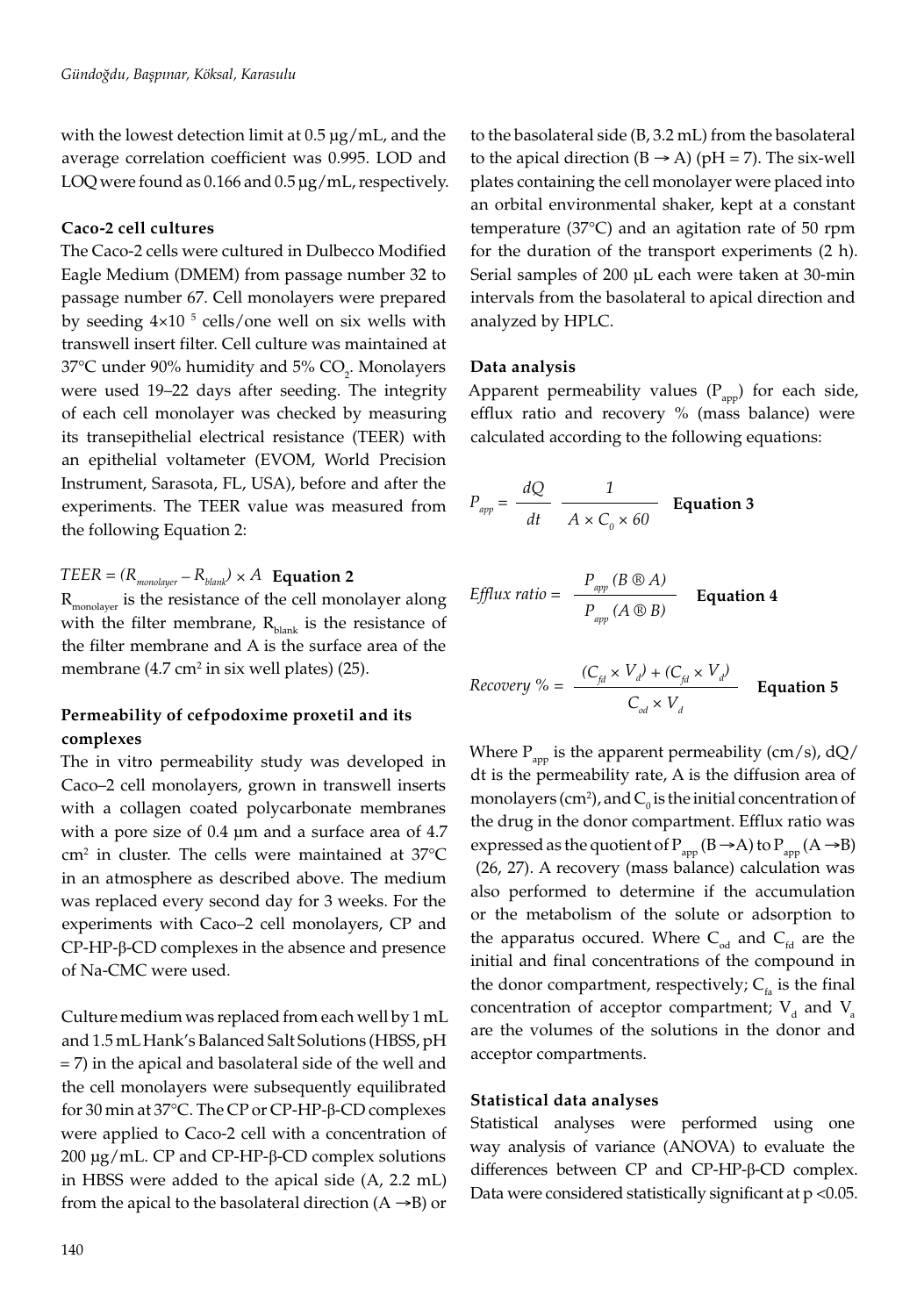#### **RESULTS AND DISCUSSIONS**

#### **Phase solubility studies**

The effect of HP-β-CD on the solubility of CP in the presence and the absence of the watersoluble polymer Na CMC was investigated. The determination of the phase solubility diagram is a widely accepted method for the evaluation of the effect of CD complexation on the drug solubility. The drug/CD complex  $(1:1)$  is the most common type of association where a single drug molecule is included in the cavity of one CD molecule, with a stability constant  $K_{1:1}$  for the equilibrium between the free and the associated species (28). The phase solubility diagrams are presented in Fig. 1. The



**Figure 1**. Phase solubility diagram of CP with HP-β-CD in the absence and presence of Na CMC in distilled water

stability constants  $(K_{1:1})$  were calculated from the initial straight-line part of the solubility curves and were about  $430.8$  mol<sup>-1</sup> in the absence and  $730.4$  mol<sup>-1</sup> in the presence of the  $0.1\%$  Na CMC (w/v), respectively. However, increased Na CMC concentration of 0.25% and 0.5%  $(w/v)$ , stability constant is similar to that observed in 0.1% Na CMC (p <0.05) (Table 1). As expected, the solubility of CP was increased with increasing the concentration of HP-β-CD. Furthermore there is a linear relationship

**Table 1.** The stability constant values in the absence and presence of Na CMC for CP-HP-B-CD complexes

| Na CMC $%(w/v)$ | K1:1  |
|-----------------|-------|
|                 | 430.8 |
| 0.1             | 730.4 |
| 0.25            | 722.8 |
| 0.5             | 731.6 |

between CP solubility and HP-β-CD concentration in the presence and absence of Na CMC. In addition, CP solubility was increased 1.3-fold after the addition of Na CMC at each concentration point of HP-β-CD. In a previously conducted study, it was reported that the solubility of naproxen increased when a water soluble polymer like hydroxypropylmethylcellulose (HPMC) was combined with CD derivatives like sulfobutyl ether β-cyclodextrin (SBE7-β-CD). This synergistic improvement of the drug solubility was probably due to the ability of the water soluble polymer increasing the concentration of free naproxen available in solution, which interacts with CD derivatives (17). Katzhendler et al. (29) studied the complexation of carbamazepine with CD in the presence of HPMC, then assumed that the increasing solubility of carbamazepine was caused by the interaction between HPMC and carbamazepine in solution, and considered this was caused by the hydrogen bonding. This experiment suggests the possible interaction between the drug and water soluble polymer during the complexation process.

#### **FT-IR spectroscopy, DSC and SEM studies**

To prove the complex formulation FT-IR spectroscopy, differential scanning calorimetry and SEM analysis were performed. FT-IR spectra of CP, HP-β-CD, Na CMC and CP-HP-β-CD complexes in the absence and presence of Na CMC are presented in Fig. 2 and 3. FT-IR spectra of the complexes indicated the



**Figure 2**. FTIR spectrum of CP, HP-β-CD and Na CMC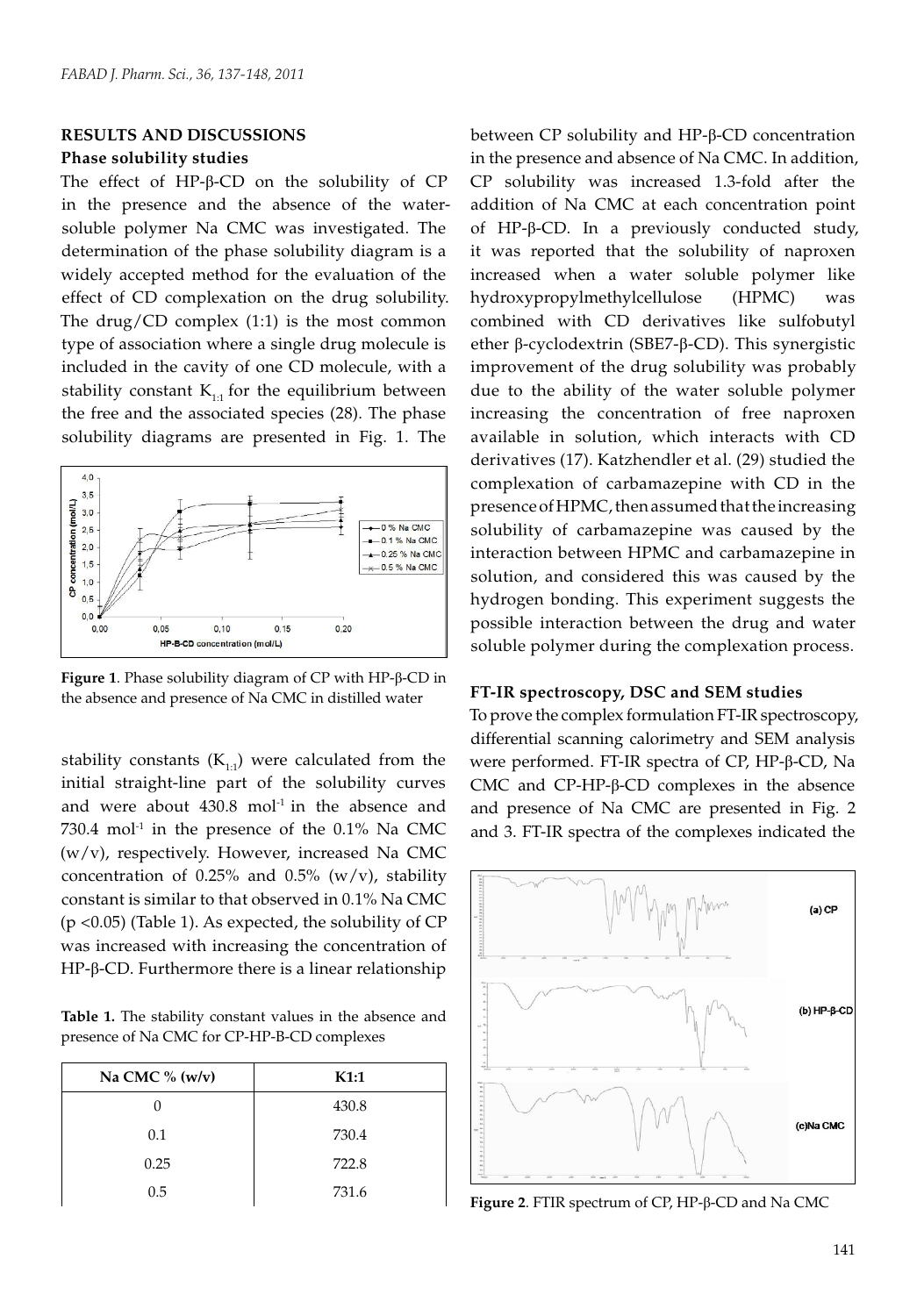

**Figure 3**. FTIR spectrum of CP-HP-β-CD complexes in the absence and presence of Na CMC

disappearance of typical bands of  $CP$  like  $C = O$ stretch peak at 1756 cm<sup>-1</sup> and N-H strech peak at 1325 cm-1. C-H stretching regions are present in both the CP and the CD structures, thus the disappearance of C = O stretch peak was not expected upon complexation. The O-H stretching bands are typical for CDs, but any shifts of these bands might indicate the formation of hydrogen bonds between CP and HP-β-CD. These results showed appreciable shifts and variation in intensity of the characteristic CP bands, evidencing the chemical interactions between the CP and HP-β-CD due to inclusion of the drug in the CD cavity. Furthermore, the FT-IR spectra of CP



**Figure 4**. DSC spectra of CP, HP-β-CD and Na CMC

changed in the CP-HP-β-CD complex in combination with Na CMC.

The DSC profiles of pure CP, HP-β-CD, Na CMC and CP-HP-β-CD complexes in the absence and presence of Na CMC are shown in between Fig. 4 and 5. The DSC result of pure CP showed no endothermic peak between 25 and 250°C, while the thermogram of HP-β-CD and Na CMC shows an endothermic band ranging between 160 and 200°C. The thermogram of CP changed in the CP: HP-β-CD complexes (in the absence and presence of Na CMC) (Fig. 4 and 5). These thermal behaviour changes indicate that the evidence of the inclusion complex through molecular interactions between the CP, HP-β-CD and Na CMC.

SEM pictures of CP, HP-β-CD, Na CMC and CP-HPβ-CD complexes in the absence and presence of Na CMC were given in Fig. 6. The complex products presented a different morphology according to CP, HP-β-CD and Na CMC. When the HP-β-CD is kneaded with CP, the cavities on the HP-β-CD are filled by molecules of CP. Overall, characterization results indicate the formation of an inclusion complex between CP and HP-β-CD by kneading method is suitable for CP complexation, with and without Na CMC.

## **Permeability of cefpodoxime proxetil and its complexes**



**Figure 5**. DSC spectra of CP-HP-β-CD complexes in the absence and presence of Na CMC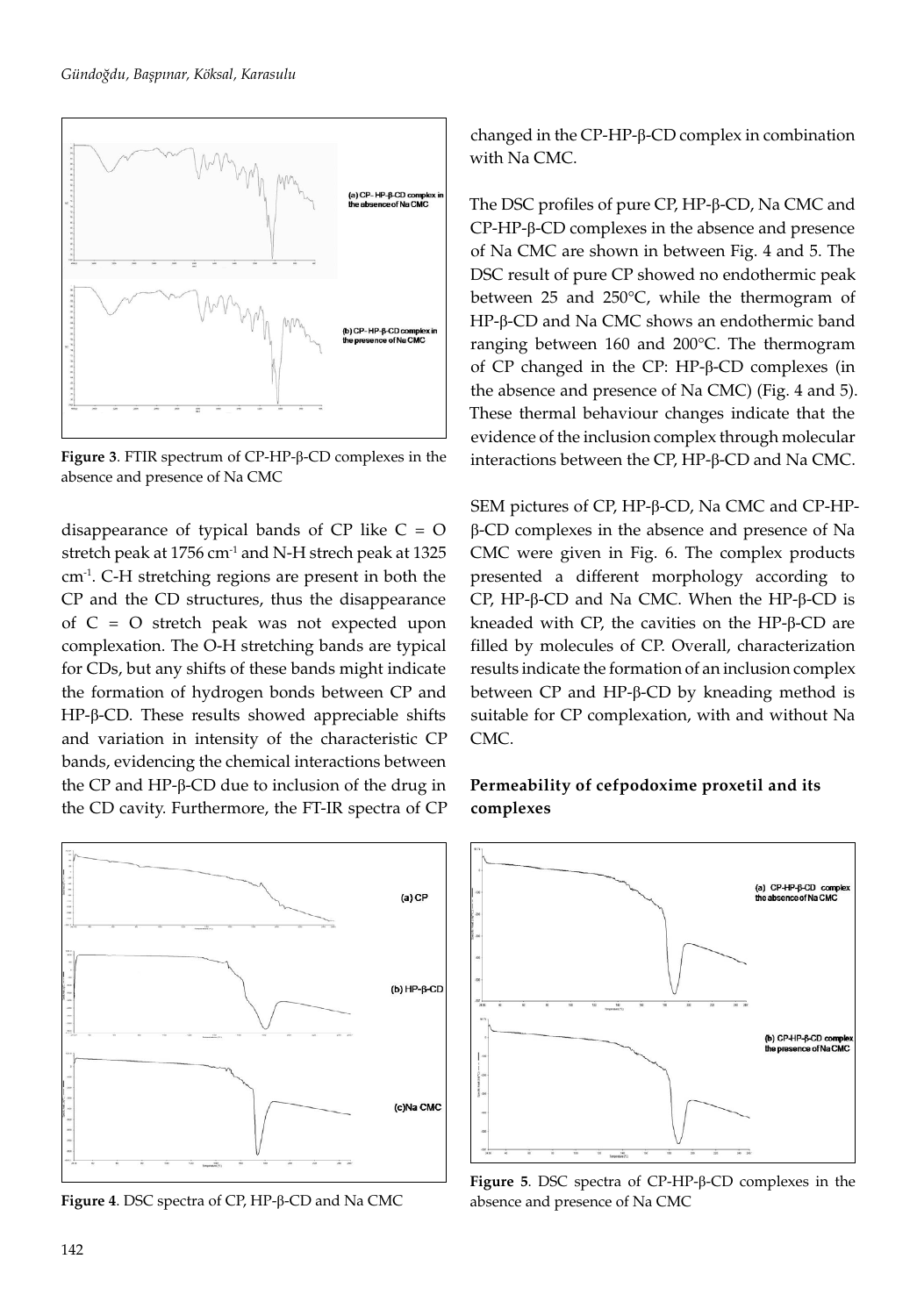

**Figure 6**. SEM micrographs of CP, Na CMC, HP-B-CD and CP-HP-B-CD complexes in the absence and presence of Na CMC

Caco-2 cell permeability test is considered as a reliable tool for screening the transport efficiency of new drugs and formulations (30). In this study, the permeability of CP across Caco-2 cells using CP bulk and CP-HP-β-CD complexes in the absence and presence of Na CMC were evaluated. Figure 7 a and b show the permeated concentration of CP from complexes in the absence and presence of Na CMC and bulk across the Caco–2 cell monolayers. The permeability coefficient values ( $P_{app}$  (A→B) and  $P_{app}$  (B→A)), efflux ratio and percentage recovery (recovery%) of CP alone and in CD complexes are shown in Table 2.

Generally, substances with an apparent permeability coefficient (P<sub>app</sub>) of less than 1 × 10<sup>-6</sup> cm/s are classified as low permeability substances. Medium permeability substances have  $P_{\text{app}}$  values between

 $1 \times 10^{-6}$  and  $1 \times 10^{-5}$  cm/s and high permeability substances exhibit apparent permeability coefficients of >  $1 \times 10^{-5}$  cm/s (31).

CDs have been suggested to act as drug carrier to the gastrointestinal membrane and were reported to enhance penetration of drugs in the intestine. CDs act as carrier by masking physicochemical properties of hydrophobic drugs in solution and delivering these drugs in a microconcentration gradient to the cell membrane where they disperse in the membrane (32, 33). Although the detailed mechanism of CDs action in enhancing the transcellular route has not yet been clarified, the regular arrangement of lipid molecules, which constitute the cell membrane, is probably interfered by the interaction of membrane lipids with CDs  $(34)$ . HP-β-CD used in this study has shown an increased solubility. Therefore, it was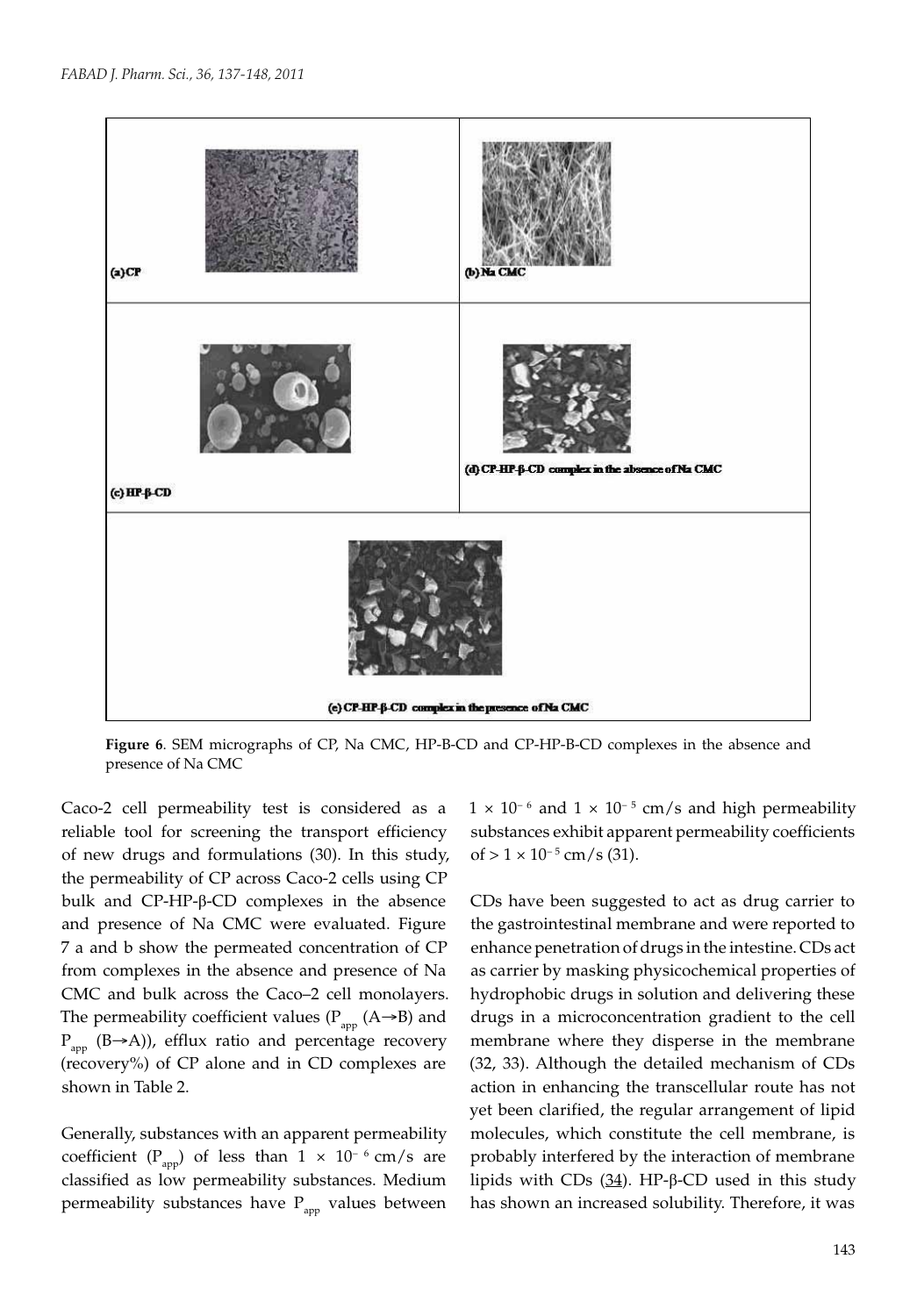

(a) Permeated concentration of CP apical to basolateral side for CP-HP-E complexes in the absence and present Na CMC

(b) Permeated concentration of CI from basolateral to apical side fo CP-HP-B-CD complexes  $\mathsf{in}$ th absence and presence of Na CMC

**Figure 7.** Permeated concentration of CP from CP-HP-B-CD complexes in the absence and presence of Na CMC across Caco–2 cell. (a) Permeated concentration of CP from apical to basolateral side for CP-HP-B-CD complexes in the absence and presence of Na CMC (b) Permeated concentration of CP from basolateral to apical side for CP-HP-B-CD complexes in the absence and presence of Na CMC. Data are expressed as means ±SD of three experiments

crucial to investigate whether the complexation enhanced permeability (and thereby bioavailability) of CP against Caco–2 cells. According to permeability results, the permeability values for the apical to basolateral direction ( $P_{app}$  (A→B)) were significantly higher than the permeability value

for the basolateral to apical direction ( $P_{app}$  (B $\rightarrow$ A)) (p <0.05). In addition, the permeated concentration of CP across Caco-2 cell monolayers in the apical to basolateral (A→B) direction was much higher than that in the basolateral to apical  $(B\rightarrow A)$  direction for all formulations (Fig. 7 a and b). The permeability

**Table 2.** The permeability values, efflux ratios and recovery % of CP alone, CP-HP-B-CD complexes in the absence and presence of Na CMC with ±SD.  $P_{app}$  (A→B), permeability value for A → B direction.  $P_{app}$  (B→A), permeability value for  $B \rightarrow A$  direction

| <b>Formulations</b> | Papp $(A \rightarrow B)$ (cm/s) | Papp $(B\rightarrow A)$ (cm/s)   | Efflux ratio      | Recovery %      |
|---------------------|---------------------------------|----------------------------------|-------------------|-----------------|
|                     | $0.9\times10-6$ ±0.0035         | $2.28\times10-7$ $\pm 0.0025$    | $0.25 \pm 0.04$   | $1.13 \pm 0.09$ |
|                     | $2.74 \times 10 - 5 \pm 0.0021$ | $2.64 \times 10^{-6} \pm 0.0040$ | $0.096 \pm 0.012$ | $1.44 \pm 0.14$ |
|                     | $3.35 \times 10 - 5 \pm 0.0048$ | $2.71 \times 10^{-6} \pm 0.0036$ | $0.081 \pm 0.023$ | $1.54 \pm 0.21$ |

\*Each value is the mean ±SD of three experiments. 1- CP alone, 2- CP-HP-B-CD complexes in the absence of Na CMC, 3- CP-HP-B-CD complexes in the presence of Na CMC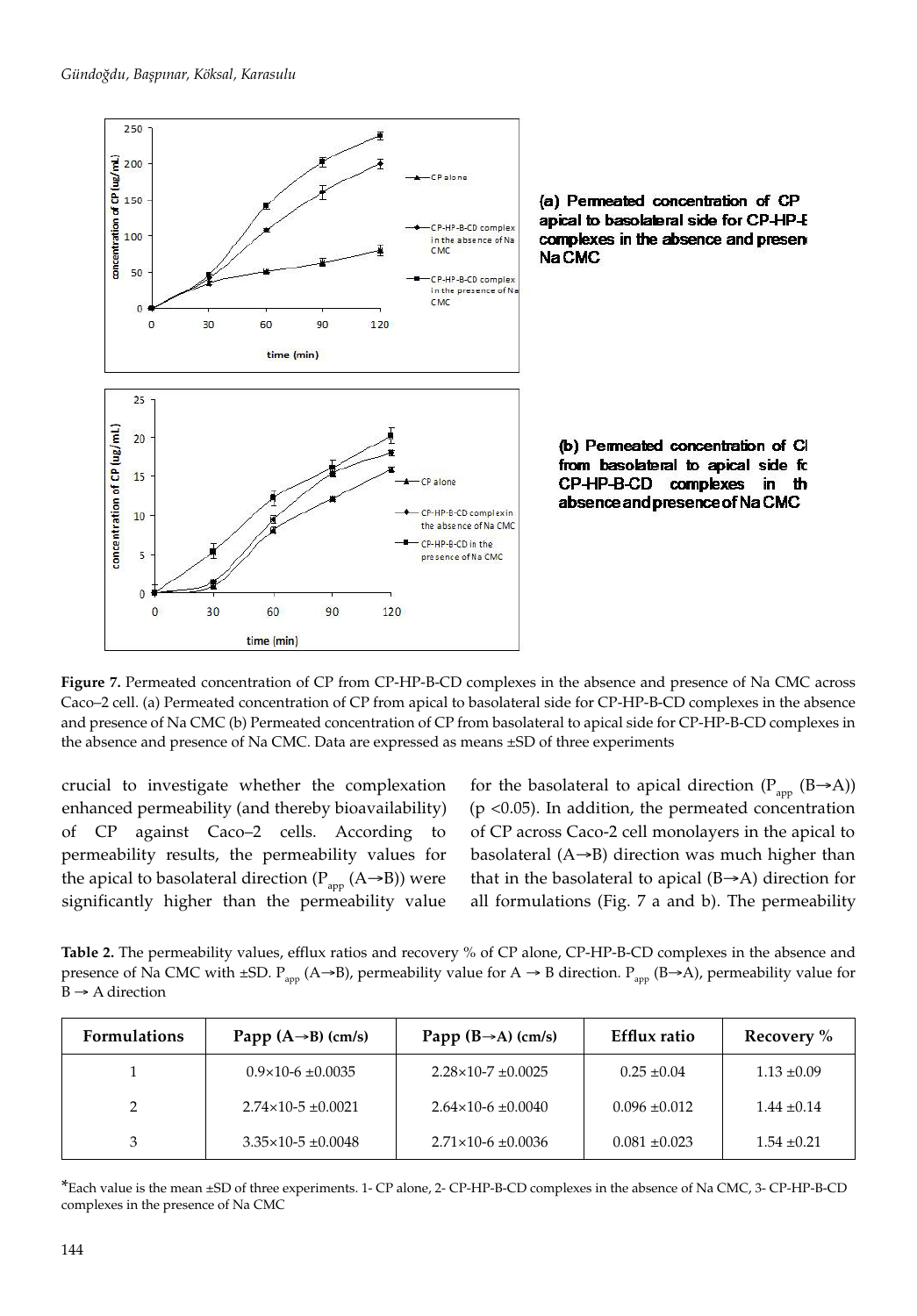value (P<sub>app</sub> (A→B)) was found 0.9× 10<sup>-6</sup> ±0.0035 cm/s for CP alone. However, the permeability value (P<sub>app</sub> (A→B)) was higher than  $1 \times 10^{-5}$  cm/s for CP-HP-β-CD complexes in the absence and presence of Na CMC. Based on these values, it can be concluded that CP is low permeable according the Caco-2 cell monolayer. When  $P_{app}$  (A→B) values were compared between different formulations,  $P_{\text{app}}$  (A→B) value of CP- HP-β-CD complexes ( $P_{app}$  (A→B) = 2.74×10<sup>-</sup>  $5 \pm 0.0021$  cm/s for CP-HP-β-CD complexes in the absence of Na CMC and about  $P_{\text{app}}(A\rightarrow B) = 3.35 \times 10^{-7}$  $5 \pm 0.0048$  cm/s for CP-HP-β-CD complexes in the presence of Na CMC) was higher than CP alone  $(P_{amp} (A→B) = 0.9× 10<sup>-6</sup> ±0.0035)$ . The CP-HP-β-CD complex in the presence of Na CMC shows a higher permeability of CP compared to the CP-HP-β-CD complex in the absence of Na CMC and to CP alone, respectively.

The effects of HP-β-CD and Na CMC on the efflux of CP across Caco–2 cell monolayers were investigated. The efflux ratio of CP alone was about  $0.25 \pm 0.04$ . When the permeability studies were carried out with the CP-HP-β-CD complex in the absence and presence of Na CMC, the efflux ratio of CP decreased to 0.096 ±0.012 and 0.081 ±0.023 for CP-HP-β-CD complex in the absence and presence of Na CMC, respectively (Table 2). Wang et al. (2009) showed that there was not any transporter involved in the permeability process of drug compound across Caco–2 cell monolayer, when efflux ratio of drug compound was less than 2 (26). In this study, the results indicate the possibility of absorptive

transporters to be involved in CP transport. Gundogdu et al. (2011) revealed that at different fexofenadine concentrations, the  $P_{app}$  (B $\rightarrow$ A) values were higher than  $P_{app}$  (A→B) values confirming the presence of an efflux transporter for fexofenadine (27). However, CP exhibited a higher permeability value in the  $A \rightarrow B$  direction when compared to  $B \rightarrow A$  direction indicating that CP is likely not a substrate. The percentage recovery (recovery%) of CP alone, CP-HP-β-CD complex in the absence and presence of Na CMC was found as  $1.13 \pm 0.09$ , 1.44  $\pm$ 0.14 and 1.54  $\pm$ 0.21, respectively (Table 2). The permeability results for all formulations showed a recovery rate under 30%. Hellinger et al. (2010) studied on Caco–2 cell line the permeability with different compounds (35). They found a recovery rate under 30% for compounds, except of loperamid (50-60%). According to their results, they reported that the tested compounds were permeated across Caco–2 cell, but were not present in the cells and on the surface of the cells in the exception of loperamid (35). In this study, recovery results revealed that a substantial amount of CP in all formulations can not entrap into the Caco–2 cell monolayers. Moreover, these formulations don't attract to the surface of the cells and CP permeated across the cell monolayer.

**Transepithelial electrical resistance measurements** Following transport experiments, Caco-2 monolayers were examined with one way in this study. Transepithelial electrical resistances (TEER) of the cells were measured before and after the experiments. TEER can indicate irreversible

**Table 3.** The reduction % of TEER values of CP alone, CP-HP-B-CD complexes in the absence and presence of Na CMC with  $\pm$ SD for A  $\rightarrow$  B direction and B  $\rightarrow$  A direction

| <b>Reduction % of TEER values</b> |                             |                             |  |
|-----------------------------------|-----------------------------|-----------------------------|--|
| <b>Formulations</b>               | $A \rightarrow B$ direction | $B \rightarrow A$ direction |  |
|                                   | $8.63 \pm 0.75 \%$          | 4.54 $\pm 0.09$ %           |  |
| C                                 | $8.86 \pm 0.23 \%$          | 4.61 $\pm 0.11$ %           |  |
| 3                                 | $9.13 \pm 1.12\%$           | 4.89 $\pm$ 0.23 %           |  |

\*1- CP alone. 2- CP-HP-B-CD complex in the absence of Na CMC. 3- CP-HP-B-CD complex in the presence of Na CMC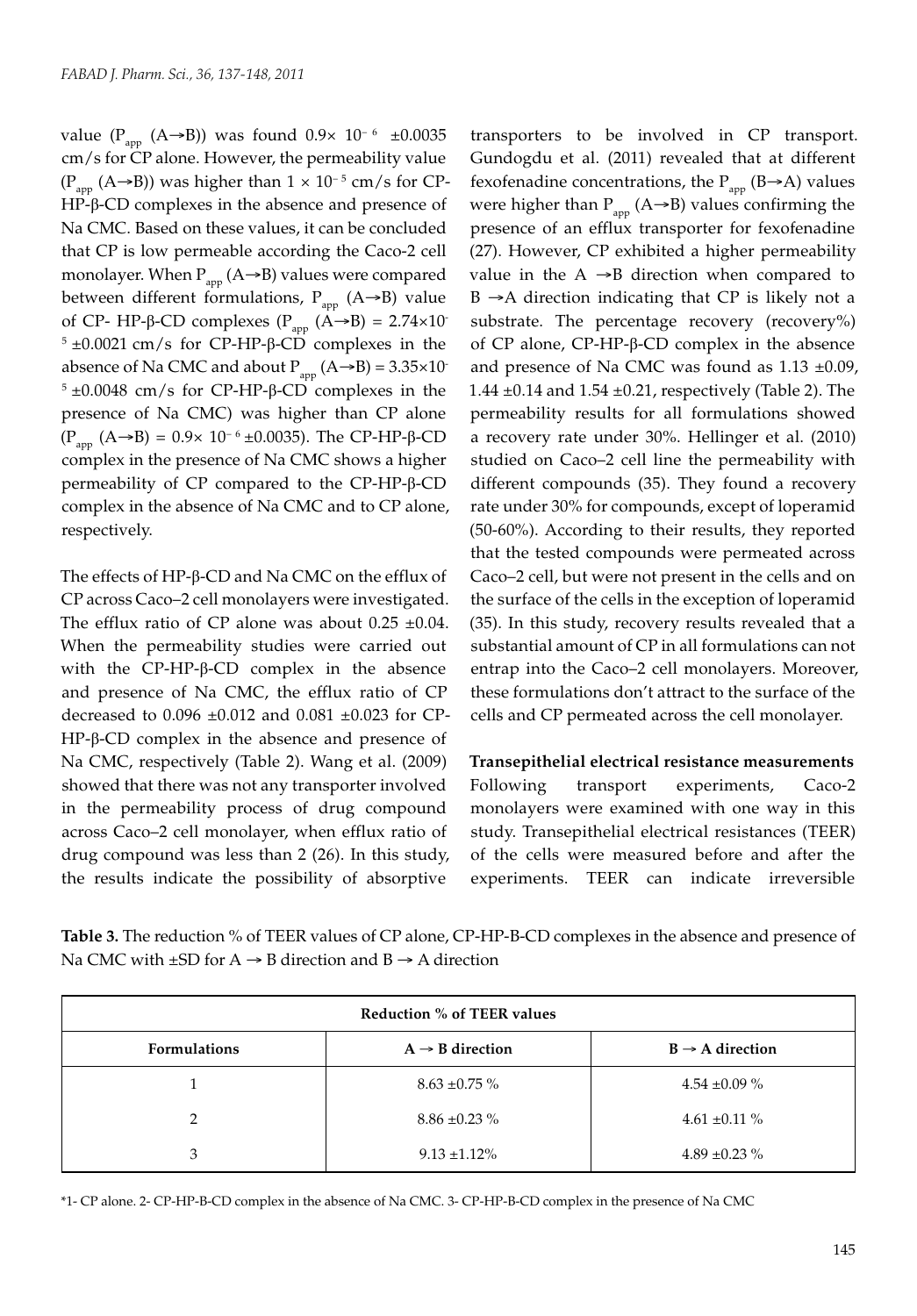

(a) TEER values for  $A \rightarrow B$  direction permeability studies for all formulations

(b) TEER values for  $B \rightarrow A$  direction permeability studies for all formulations

**Figure 8.** TEER values measured before and after the experiments. (a) TEER values for  $A \rightarrow B$  direction permeability studies for all formulations. (b) TEER values for  $B \rightarrow A$  direction permeability studies for all formulations. 1- CP alone. 2- CP-HP-B-CD complex in the absence of Na CMC. 3- CP-HP-B-CD complex in the presence of Na CMC

membrane/cell damage. Therefore, minor toxicity cannot be detected with this parameter (36). In this study, a gastrointestinal cell culture model, the Caco-2 cell line, was used for the permeability studies of CP alone, CP-HP-β-CD complex in the absence and presence of Na CMC. The effect of these formulations was also investigated on the cell monolayer integrity and damage with TEER measurements. The TEER values of all experiments were found between 1207 ±81.76 and 1336 ±70.95 ohm/cm before the experiments for all formulations (Figure 8). After the experiments, the TEER values were found to be between 1100 ±39.16 and 1241 ±65.84 ohm/cm. A significant decrease in the TEER values was observed within from  $A \rightarrow B$  direction for all formulations. The decrease of the TEER value was permeated concentrations of CP dependent in both directions,  $A \rightarrow B$  and B → A. The effect of CP-HP-β-CD complex in the absence and presence of Na CMC on the TEER of Caco–2 cell monolayer is presented in Table 3. The results are presented as the percentage reducing of the TEER between the beginning and the end of the experiments. According to Table 3, all formulations are able to decrease the TEER value

of Caco–2 cells to 8.63  $\pm 0.75$ % and 9.13  $\pm 1.12$ % from  $A \rightarrow B$  direction. However, the percentage of TEER reduction from  $B \rightarrow A$  direction was between 4.54  $\pm$ 0.09% and 4.89  $\pm$ 0.23% and less than from A → B direction. CP-HP-β-CD complex in the presence of Na CMC is more effective in reducing the TEER value than CP alone and CP-HP-β-CD complex in the absence of Na CMC. The TEER and permeability study results support each other. The permeability studies showed that the CP-HP-β-CD complex in the presence of Na CMC has a higher permeability compared to CP alone and CP-HPβ-CD complex in the absence of Na CMC. When the amount of permeated CP across Caco-2 cell monolayer is increased, the TEER values decreased. In addition, even if a decrease in TEER value was observed in the experiments, the cell monolayer was not damaged, because the TEER variation was not higher than 40% during to experiments (37). This demonstrated that the Caco–2 cells were still viable after the completion of all permeability experiments.

Although the detailed mechanism of CD action in enhancing the permeability has not yet been clarified,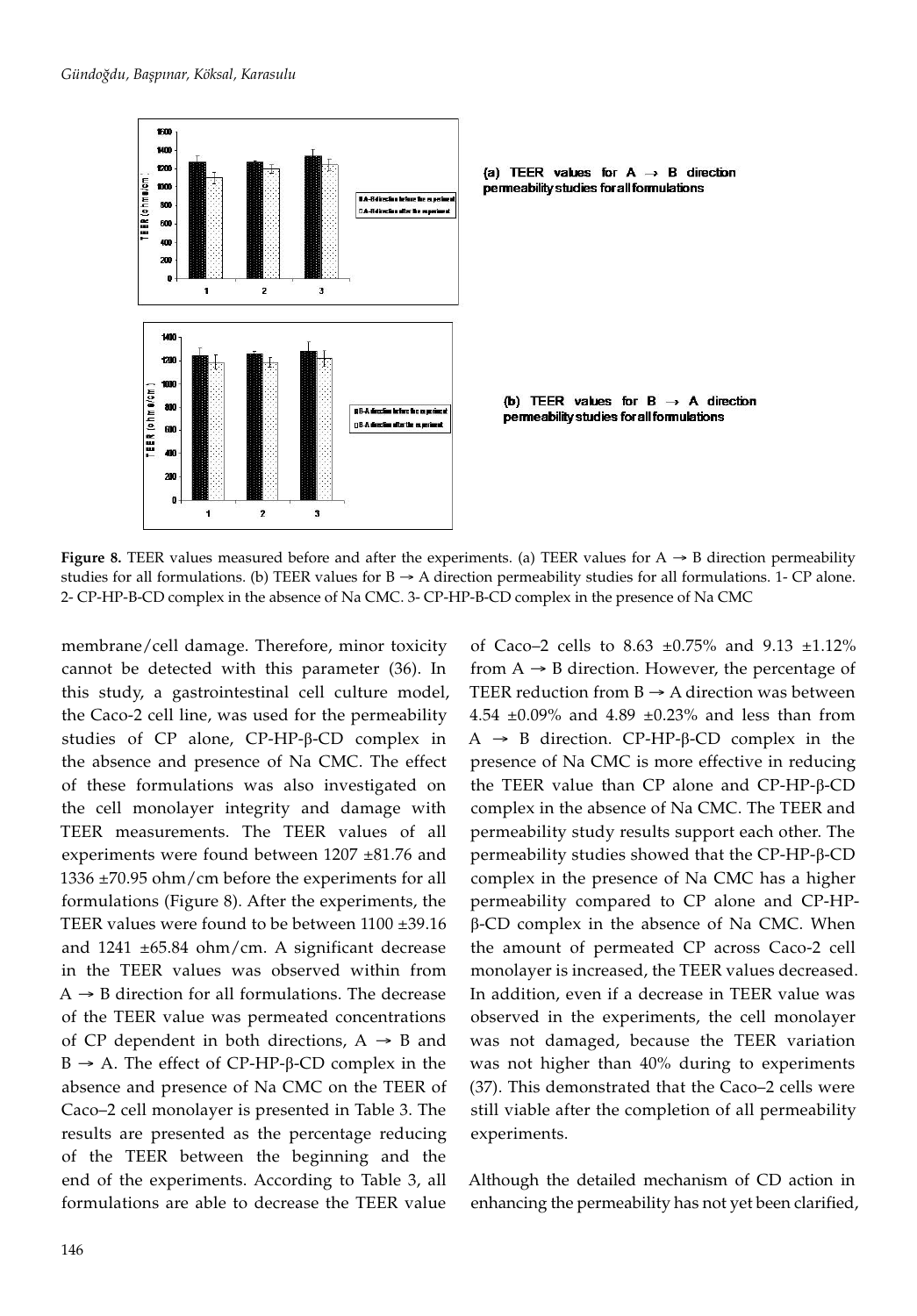it seems likely that the regular arrangement of lipid molecules, which constitute the cell membrane, is perturbed by the interaction of membrane lipids and CDs. It is also reported that CDs increase the permeability of Caco-2 cell monolayers by displacing specific claudins from cholesterol rich domains associated with tight junctions (34).

## **CONCLUSIONS**

Recently, various studies have been performed using CD complex formulation to improve solubility and permeability of drugs, which are of Class 4 in Biopharmaceutic Classification System (BCS). In this study, CP-HP-β-CD inclusion complexes were prepared in order to improve the poor solubility and permeability of CP that is a poor soluble and permeable drug. The solubility of CP was improved by an integrated complexation with 0.1% Na CMC and HP-β-CD. FTIR spectroscopy, DSC and SEM imaging revealed an interaction between CP and HP-β-CD in the complex. The new tablet formulation was designed by using CP-HP-β-CD inclusion complex and compared with CP bulk for permeability studies. The poor water solubility and permeability of CP were changed by an inclusion complexation with HP-β-CD. In addition, the permeability of CP was increased in the presence of complex formulation and Na CMC. The results suggest that:

- BCS Class 4 drug (such as CP) can be incorporated into the HP-β-CD complex formulation
- BCS Class 4 drug (such as CP) can be complexation with HP-β-CD in the presence of Na CMC
- This complexation (HP-β-CD complex and HP-β-CD complex in the presence of Na CMC) can be effective for the enhanced poor soluble and low permeable drug such as CP.

## **Acknowledgements**

Authors would like to thank Wacker Chemie for kindly supplying HP-β-CD and Nobel and Celtis Drug Company. This research was financially supported by DPT Research Project and Ege University, Faculty of Pharmacy, FABAL laboratory.

## **REFERENCES**

- 1. Karthikeyan D, Karthikeyan M. Development of a new single dose extended release formulation of cefpodoxime proxetil. Asian Pas J of Tropical Med 3 (2): 117-120, 2010.
- 2. Sader HS, Jones RN, Washington JA, Murray PR, Gerlach EH, Allen SD. In vitro activity of cefpodoxime compared with other oral cephalosporins tested against 5556 recent clinical isolates from five medical centers. Diagn Micr Infect Dis 17: 143-150, 1993.
- 3. Nicolaos G, Manciet Crauste S, Farinotti R, Brossard D. Improvement of cefpodoxime proxetil oral absorption in rats by oil-in- water submicron emulsion. Int J of Pharm 263: 165–171, 2003.
- 4. Borin MT. A rewiev of the pharmacokinetics of cefpodoxime proxetil. Drugs 42: 13–21, 1991.
- 5. Kakumanu VK, Arora VK, Bansal AK. Gastro-retentive dosage form for improving bioavailability of cefpodoxime proxetil in rats. Yakugaku Zasshi 128: 439–445, 2008.
- 6. Date AA, Nagarsenker MS. Design and Evaluation of self nanoemulsifying drug delivery systems (SNEDDS) for cefpodoxime proxetil. Int J of Pharm 329: 166-172, 2007.
- 7. Finsher JH. Particle size of drugs and its relationship to absorption and activity. J Pharm Sci 57: 1825-1835, 1968.
- 8. Salústio PJ, Cabral-Marques HM, Costa PC, Pinto JF. Comparison of ibuprofen release from minitablets and capsules containing ibuprofen: β- cyclodextrin complex. Eur J Pharm Biopharm 78: 58-66, 2011.
- 9. Löbenberg R, Amidon GL. Modern bioavailability, bioequivalence and biopharmaceutics classification system. New scientific approaches to international regulatory standards. Eur J Pharm Biopharm 50: 3-12, 2000.
- 10. Yavuz B, Bilensoy E, Vural I, Sumnu M. Alternative oral exemestane formulation: Improved dissolution and permeation. Int J of Pharmaceutics 398: 137-145, 2010.
- 11. Albers E, Müller BW. Cyclodextrin derivatives in pharmaceuticals, CRC Crit Rev. Ther Drug Carrier Syst 12: 311–337, 1995.
- 12. Loftsson T, Brewster ME. Pharmaceutical applications of cyclodextrins, I. drug solubilization and stabilization. J Pharm Sci 85: 1017–1025, 1996.
- 13. Challa R, Ahuja A, Ali J, Khar RK. Cyclodextrins in drug delivery: An updated review. AAPS